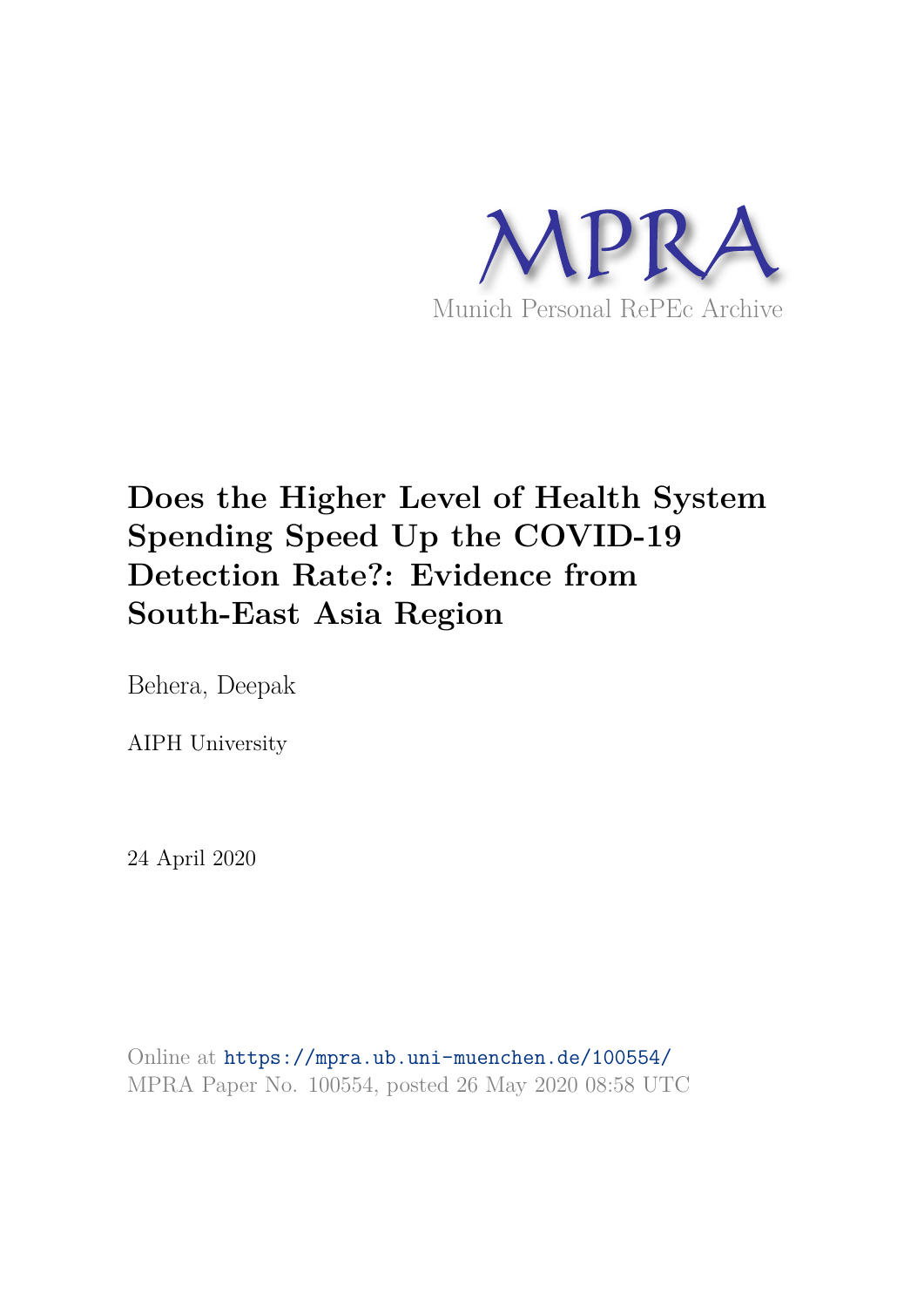# **Does the Higher Level of Health System Spending Speed Up the COVID-19 Detection Rate? Evidence from South-East Asia Region**

# **Deepak Kumar Behera<sup>1</sup>**

#### **Abstract**

*This study examines the relationship between the spreads of COVID-19 and health system spending in the South-East Asia Region (SEAR). We have taken two potential indicators of health system financing – per capita government health expenditure and government health expenditure as a percentage of general government expenditure. Further, we have taken two indicators for COVID19 – total confirmed cases and total fatality rate (death rate). We found that the stronger health system financing countries reduce the spreads of COVID-19 sooner than the lower spending country. The suggestion could be increased funding on health infrastructure as well as human resources lead to enhance the detection and testing capacity of any health system irrespective of any infectious disease.* 

**Keywords:** Health spending; COVID-19; South-East Asia; Confirmed cases; Fatality rate

## **1. Introduction**

 $\overline{a}$ 

Recent COVID -19 pandemic creates a fear among the common people across the globe because it's mild- nature of symptoms and resource constraints for rapid testing of suspected individuals due to poor health system in many Asian countries. On the above backdrop, this study tries to find out, first, whether there is a positive relationship between levels of public health system spending and the total number of confirmed cases after detection. Second, whether there is a negative association between the prioritization of health spending and the case fatality rate.

In this study, we have taken a sample of the South-East Asia Region (SEAR) of the World Health Organization (WHO) which includes 11 countries – Bangladesh, Bhutan, India, Indonesia, Maldives, Myanmar, Nepal, South Korea, Sri Lanka, Thailand, and Timor-Leste. We have taken two potential indicators of health system financing – per capita government health expenditure and

<sup>&</sup>lt;sup>1</sup> Dr. Behera is working as a faculty at the School of Public Health, AIPH University, Bhubaneswar-752101, India; Email: dkbehera@aiph.ac.in; deepakkumar.behera59@gmail.com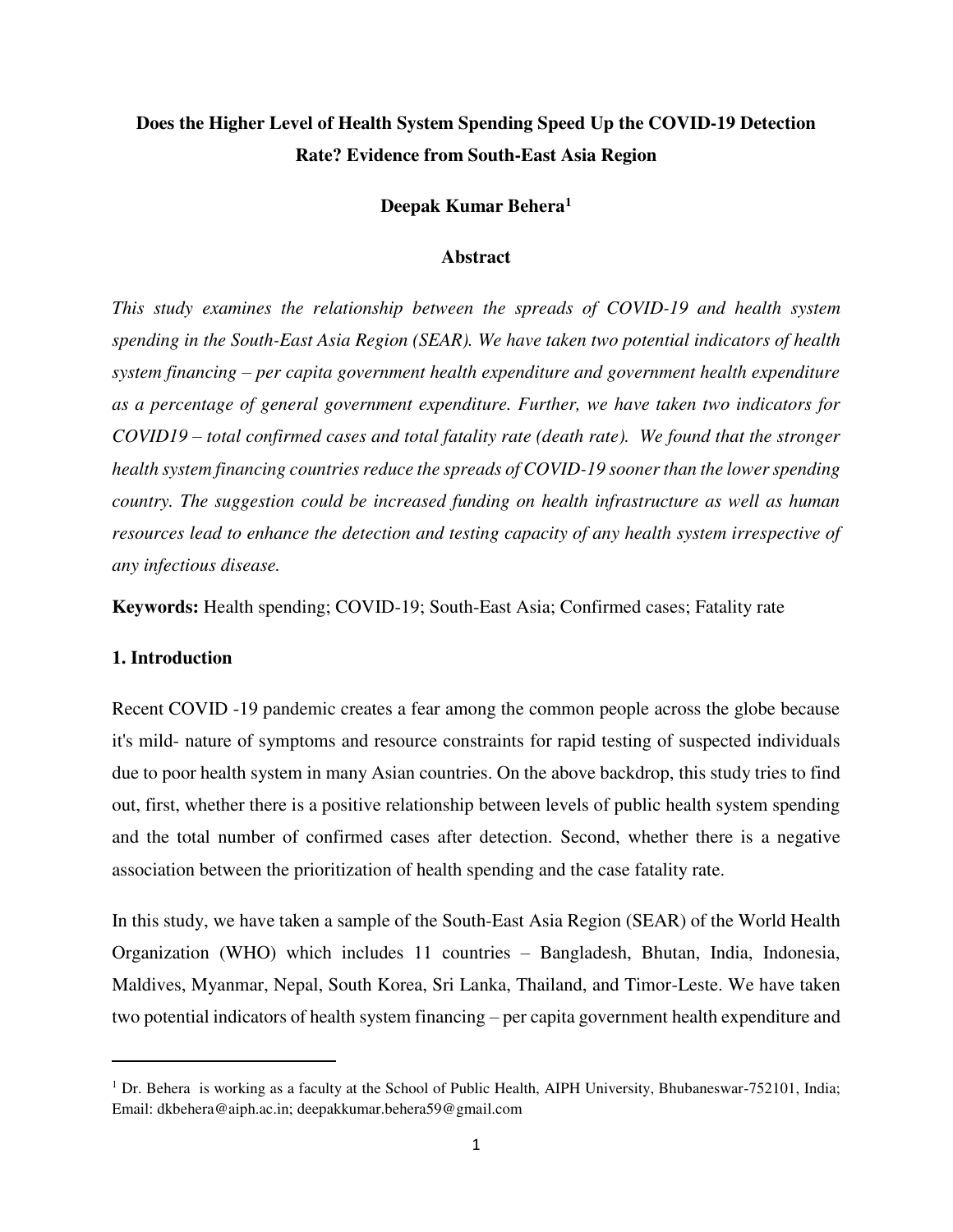government health expenditure as a percentage of general government expenditure as suggested by. The first indicator provides insights into the distribution of government spending on health across the population and it is a strong predictor of the extent to which the health system depends on out-of-pocket spending. The second indicator provides information about the priority that the government gives to funding health relative to other public expenditures. Both government health expenditure and General government expenditure include the revenues raised and expenditures made from compulsory social health insurance contributions (Behera and Dash, 2019). One target that has been recommended by African heads of state is that 15% of total government expenditure should be devoted to the health sector (McIntyre and Kutzin, 2016). Further, we have taken a few indicators for COVID19 – total confirmed cases and total fatality rate (death rate). The study is based on a cross-sectional observation of 11 countries at a particular time  $-23$  April 2020 at 9:30 PM and data has been collected from various sources – Worldometers (2020) and World Bank (2020).

## **2. Trends of COVID-19 Confirmed Cases and Death in SEAR**

Figure 1 shows the total confirmed COVID-19 cases in SEAR. We have found that by 23 April 2020 the total number of confirmed cases is higher in India, followed by South Korea, and Indonesia. But the countries like Thailand and Sri Lanka where the health system is far better than India, show less confirmed cases.



**Fig. 1 Total confirmed COVID-19 cases in SEAR**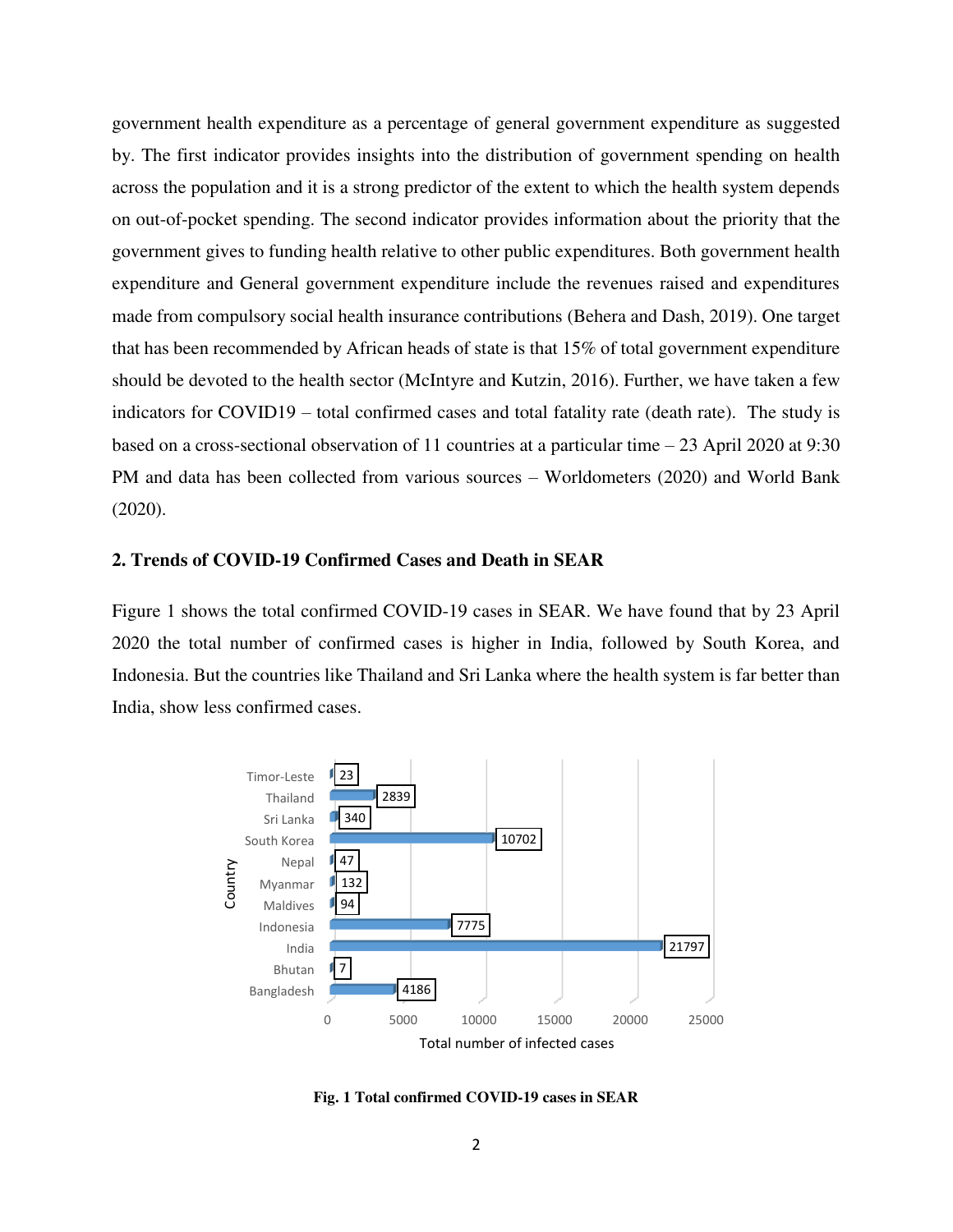Similarly, Figure 2 presents the total death rate from total COVID-19 cases. Here, we found surprising results that there is a huge increment in the death rate in Indonesia and India.



**Fig. 2 Total death from the total COVID-19 cases in SEAR** 

#### **3. The COVID-19 Case Fatality Rate in SEAR**

The absolute number – total number of confirmed cases and the total number of deaths could not provide a clear picture- how dangerous disease is for people infected which is called the case fatality rate (CFR). It can be calculated as CFR = [(Number of people who died of COVID-19/total number of people who got infected)\*100].

Figure 3 shows the case fatality rate in SEAR. It shows that the Indonesia and Myanmar the CFR rate is higher than in other countries where the number of confirmed COVID-19 cases. While countries like India and South Korea have shown improvement in the reduction of a death rate. But the CFR calculation in the context of COVID-19 has some problems because many people having mild-symptoms. For example, if 500 more people were infected but had symptoms that were so mild that they went undiagnosed. In this situation, a more accurate case fatality would add 500 to the denominator and get the actual CFR. This is a constant challenge for public policymakers to do the rapid testing across the population because it requires huge funding and tip-top health infrastructure to detect more confirmed COVID-19 case.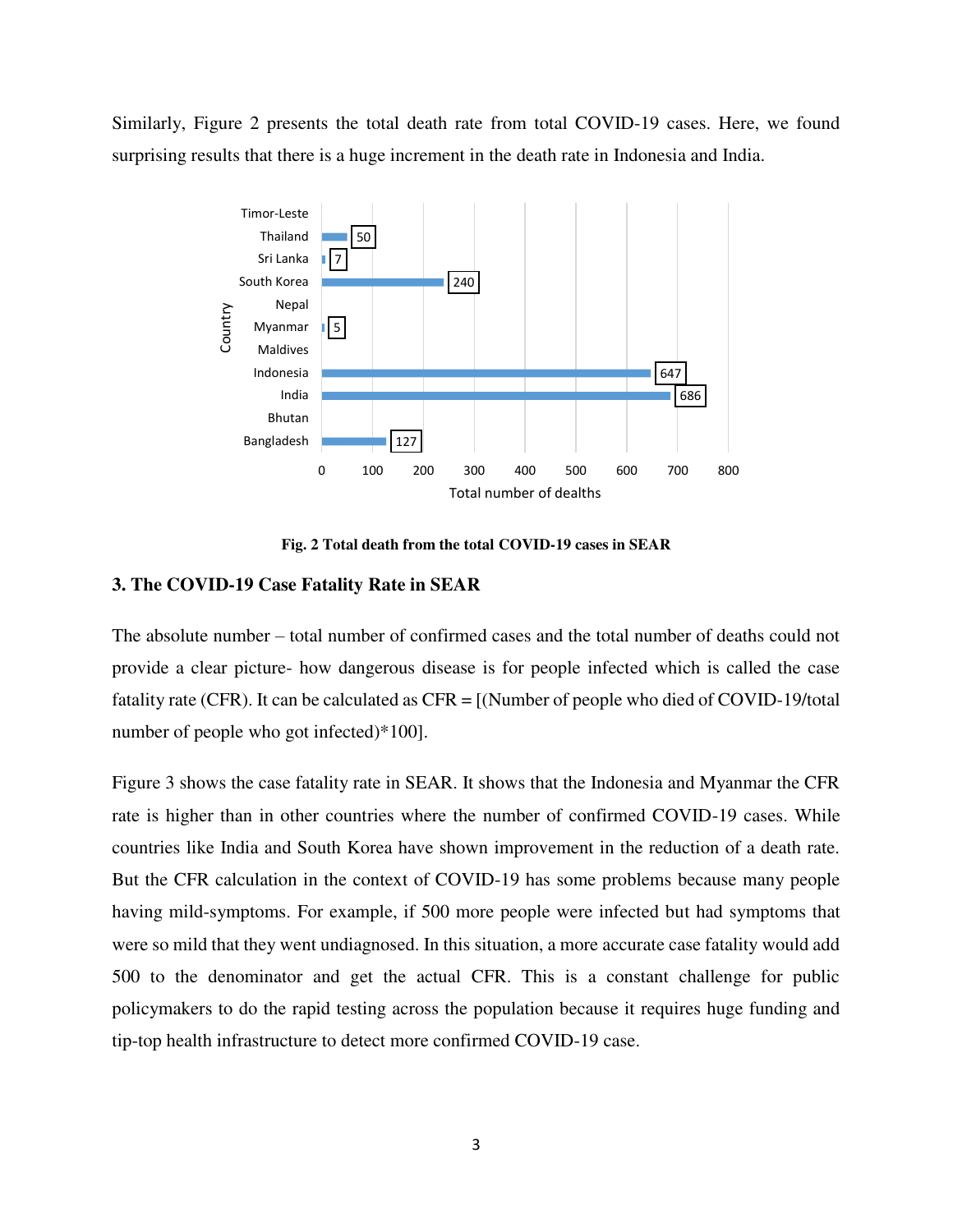

**Fig. 3 The case fatality rate in SEAR** 

#### **4. Relationships between Health Spending and COVID-19 in SEAR**

On this above backdrop, we want to analyses the relationships between per capita government health expenditure and the spread of COVID-19 infected cases in SEAR. Figure 4 shows a scatter plot between per capita government health expenditure (million US dollars) and a total number of confirmed COVID-19 cases (per million population). It shows the there is a positive association between higher per capita government health expenditure and the total number of COVID-19 confirmed cases. It confirms that the country having equal distribution financial resources on the health system leads to more testing of COVID-19 suspected cases. There may be other factors that could contribute to the increment of testing such as availability virology labs and virology experts but we cannot ignore the mobilization of finance towards the reduction of diseases (Behera and Dash, 2020).

Secondly, we examine the relationships between the COVID-19 case fatality rate and the prioritization of public health spending in SEAR using a scatter plot. Figure 5 shows that there is a negative association between the death rate and government health expenditure as a ratio of general government expenditure. It implies that an increase in the share of government health expenditure to total budget leads to a reduction in the rate of COVID-19 death. It exhibits in countries like Thailand, South Korea. Similarly, a lower share of government health expenditure to total budget leads to a higher death rate in countries like India and Bangladesh. On average, the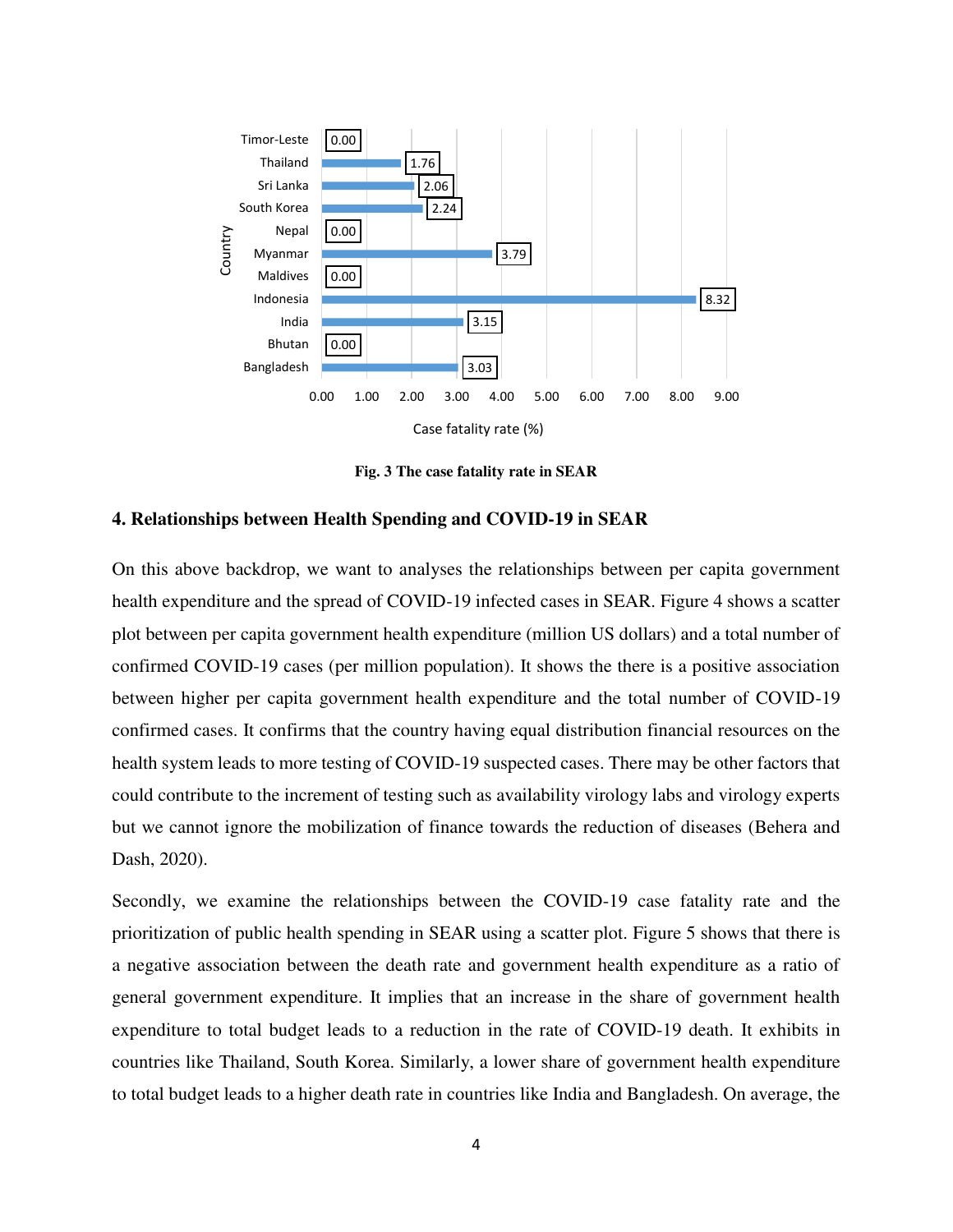country shows a higher share system financing leads to more detection of confirmed cases and able to reduce the death rate, and eventually it will reduce the speed of spreads due to COVID-19.



**Fig. 4 Relationship between COVID-19 confirmed cases and per capita government health expenditure** 



**Fig 5. Relationship between COVID-19 death rate and government health expenditure**